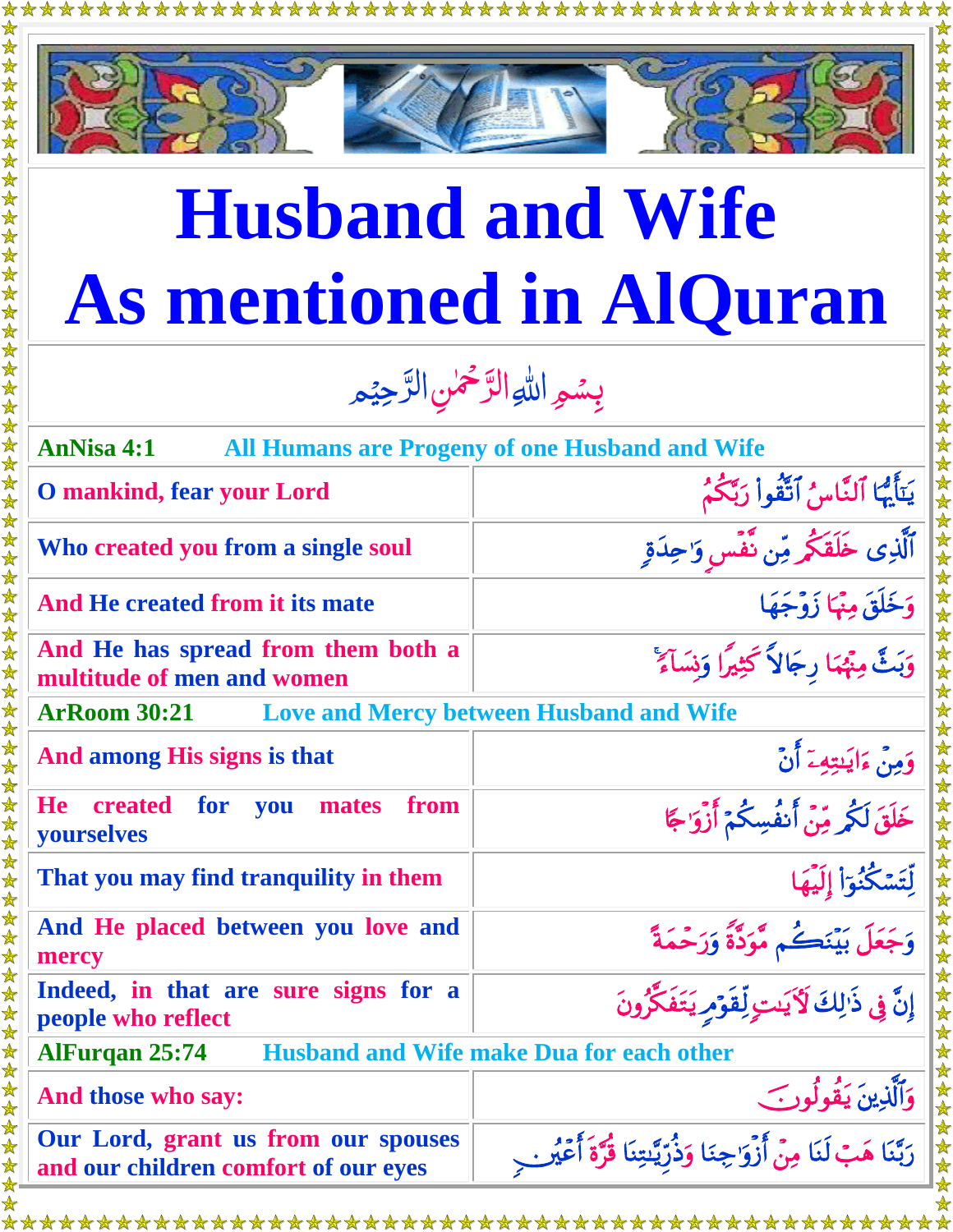| And make us to lead among the<br>righteous                                                                               | وَٱجْعَلْنَا لِلْمُتَّقِينَ إِمَامًا                                                          |  |  |
|--------------------------------------------------------------------------------------------------------------------------|-----------------------------------------------------------------------------------------------|--|--|
| <b>AlMomin 40:8</b>                                                                                                      | <b>Angels make Dua for Husband and Wife</b>                                                   |  |  |
| Our Lord, and make them enter the<br>gardens of Eden which you have<br>promised them                                     | رَبَّنَا وَأَدْخِلْهُمْ جَنَّدتِ عَدْنٍ ٱلَّتِي وَعَدتَّهُمْ                                  |  |  |
| And whoever was righteous among<br>their fathers, and their spouses, and<br>their offspring                              | وَمَن صَلَحَ مِنْ ءَابَآيِهِمْ وَأَزْوَ جِهِمْ وَذُرِّيَّنتِهِمْ                              |  |  |
| Indeed, You are the All Mighty, the<br>Wise.                                                                             | إِنَّكَ أَنتَ ٱلْعَزِيزُ ٱلْحَكِيمُ                                                           |  |  |
| <b>AnNisa 4:4 • Allah Commands Bridal Gift (Mahr) between Husband and Wife</b>                                           |                                                                                               |  |  |
| And give the women (upon marriage)<br>their bridal gifts with a good heart                                               | وَءَاتُواْ ٱلنِّسَآءَ صَدُقَتِهِنَّ خِٰلَةً                                                   |  |  |
| But if they remit to you anything of it<br>on their own, then enjoy it with<br>pleasure (and) ease                       | فَإِن طِبْنَ لَكُمْ عَن شَيْءِ مِّنْهُ نَفْسًا فَكُلُوهُ هَنِيَّاً                            |  |  |
|                                                                                                                          |                                                                                               |  |  |
|                                                                                                                          | <b>AnNisa 4:35 Arbitrators from each family to reconcile between Husband and Wife</b>         |  |  |
| And if you fear a dissension between<br>them (husband and wife), then appoint                                            | وَإِنْ خِفْتُمْ شِقَاقَ بَيْنِهَا فَأَبْعَثُواْ حَكَمًا مِّنْ أَهْلِهِء                       |  |  |
| an arbitrator from his family and an<br>arbitrator from her family                                                       | حَكَمًا مِّنْ أَهْلِهَآ                                                                       |  |  |
| $\mathbf{If}$<br>(arbitrators)<br>desire<br>they<br>reconciliation, Allah will make between                              | إِن يُرِيدَآ إِصْلَحًا يُوَفِّقِ ٱللَّهُ بَيْنَهُمَآ ۗ إِنَّ ٱللَّهَ كَانَ<br>عَليمًا خَمَدًا |  |  |
| them. Indeed Allah is ever All Knower,<br><b>Well Acquainted</b>                                                         |                                                                                               |  |  |
| <b>Relationship between Husband and Wife in Ramdhan</b><br><b>AlBagarah 2:187</b>                                        |                                                                                               |  |  |
| It has been made lawful for you in the<br>night of the fasting to be with your wives                                     | أَجِلَّ لَكُمْ لَيْلَةَ ٱلصِّيَامِ ٱلرَّفَثُ إِلَىٰ نِسَآبِكُمْ                               |  |  |
| They are as a garment for you, and you<br>are as a garment for them (protect and<br>beautify each other like clothes do) | ر<br>هنَّ لِبَاسٌ لَّكُمْ وَأَنتُمْ لِبَاسٌ لَّهُنَّ                                          |  |  |
| AlBaqarah 2:223 Wife for Husband is like a Garden that brings Fruits (Children)                                          |                                                                                               |  |  |
| Your wives are a cultivation for you, so<br>go to your place of cultivation however<br>you will                          | نِسَاؤُكُمْ حَرْثٌ لَّكُمْ فَأَنُواْ حَرْثَكُمْ أَنَّىٰ شِئْمُ                                |  |  |
| <b>AnNisa 4:34</b><br><b>Husband has Primary Responsibility to Support Wife</b>                                          |                                                                                               |  |  |